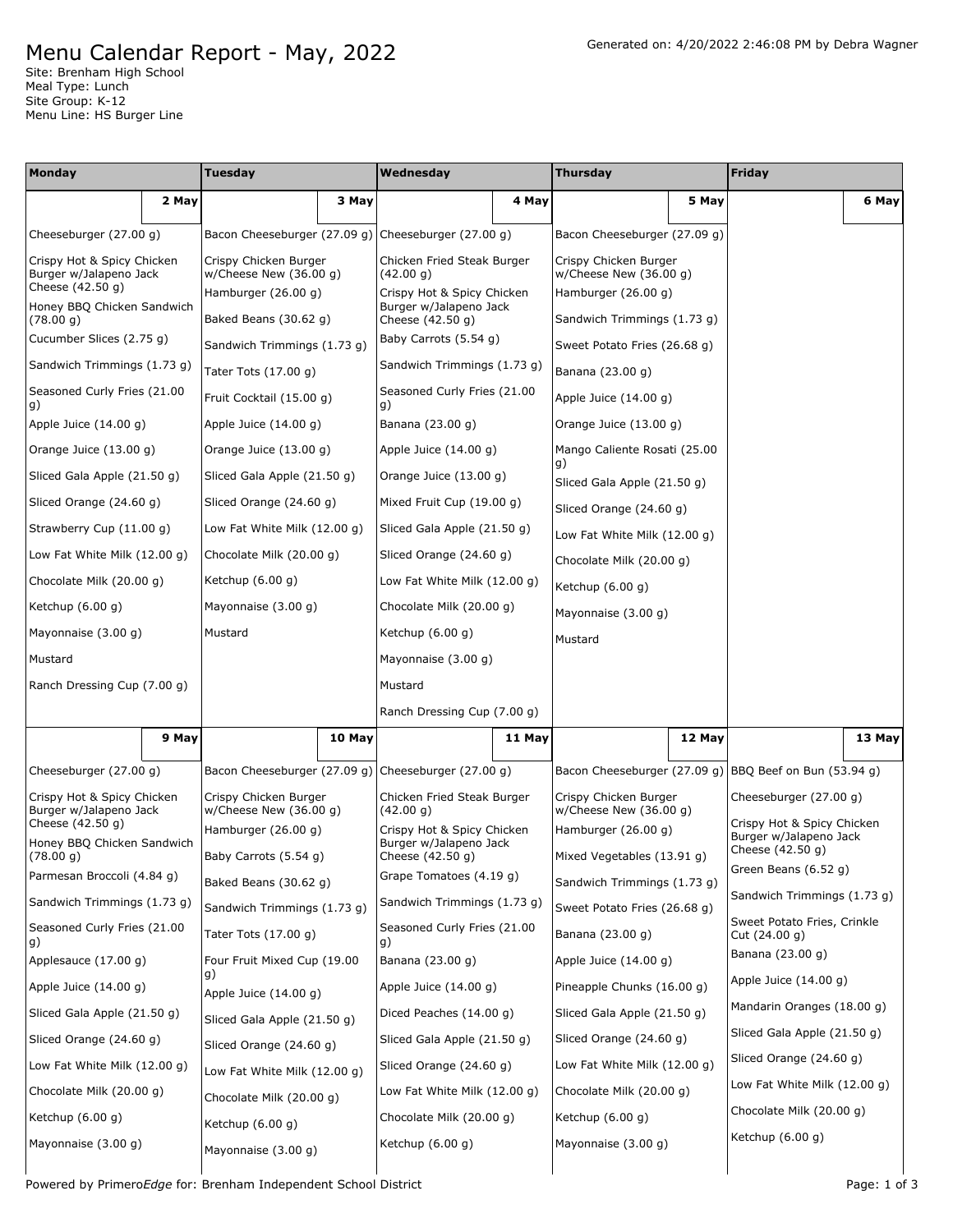## Menu Calendar Report - May, 2022

|                                                                          | 9 May                    |                                                   | 10 May                   |                                                                          | 11 May                                  |                                                    | 12 May                                             |                                                      | 13 May |
|--------------------------------------------------------------------------|--------------------------|---------------------------------------------------|--------------------------|--------------------------------------------------------------------------|-----------------------------------------|----------------------------------------------------|----------------------------------------------------|------------------------------------------------------|--------|
| Mustard                                                                  |                          | Mustard                                           |                          | Mayonnaise $(3.00 g)$                                                    |                                         | Mustard                                            |                                                    | Mayonnaise $(3.00 g)$                                |        |
|                                                                          |                          | Ranch Dressing Cup (7.00 g)                       |                          | Mustard                                                                  |                                         |                                                    |                                                    | Mustard                                              |        |
|                                                                          |                          |                                                   |                          | Ranch Dressing Cup (7.00 g)                                              |                                         |                                                    |                                                    |                                                      |        |
|                                                                          | 16 May                   |                                                   | 17 May                   |                                                                          | 18 May                                  |                                                    | 19 May                                             |                                                      | 20 May |
| Cheeseburger (27.00 g)                                                   |                          |                                                   |                          | Bacon Cheeseburger (27.09 g) Cheeseburger (27.00 g)                      |                                         | Bacon Cheeseburger (27.09 g)                       |                                                    | BBQ Beef on Bun (53.94 g)                            |        |
| Crispy Hot & Spicy Chicken<br>Burger w/Jalapeno Jack<br>Cheese (42.50 g) |                          | Crispy Chicken Burger<br>w/Cheese New $(36.00 g)$ |                          | Chicken Fried Steak Burger<br>(42.00 g)                                  |                                         | Crispy Chicken Burger<br>$w$ /Cheese New (36.00 q) |                                                    | Cheeseburger (27.00 g)<br>Crispy Hot & Spicy Chicken |        |
| Honey BBQ Chicken Sandwich<br>(78.00 g)                                  |                          | Hamburger (26.00 g)<br>Baked Beans (30.62 g)      |                          | Crispy Hot & Spicy Chicken<br>Burger w/Jalapeno Jack<br>Cheese (42.50 g) |                                         | Hamburger (26.00 g)<br>Sandwich Trimmings (1.73 g) |                                                    | Burger w/Jalapeno Jack<br>Cheese (42.50 g)           |        |
| Mixed Vegetables (13.91 g)                                               |                          | Sandwich Trimmings (1.73 g)                       |                          | Green Peas & Carrots (9.04                                               |                                         | Sweet Potato Fries (26.68 g)                       |                                                    | Baby Carrots (5.54 g)                                |        |
| Sandwich Trimmings (1.73 g)                                              |                          | Tater Tots (17.00 g)                              |                          | g)<br>Sandwich Trimmings (1.73 g)                                        |                                         | Banana (23.00 g)                                   |                                                    | Cauliflower w/Cheese (4.36 g)                        |        |
| Seasoned Curly Fries (21.00                                              |                          | Fruit Cocktail (15.00 q)                          |                          | Seasoned Curly Fries (21.00                                              |                                         | Diced Pears $(16.64 g)$                            |                                                    | Sandwich Trimmings (1.73 g)                          |        |
| g)                                                                       | Orange Juice $(13.00 g)$ |                                                   | Orange Juice $(13.00 g)$ | g)<br>Banana (23.00 g)                                                   |                                         | Orange Juice (13.00 g)                             |                                                    | Seasoned Curly Fries (21.00<br>g)                    |        |
| Sliced Gala Apple (21.50 g)                                              |                          | Sliced Gala Apple (21.50 g)                       |                          | Orange Juice (13.00 g)                                                   |                                         | Sliced Gala Apple (21.50 g)                        |                                                    | Banana (23.00 g)                                     |        |
| Sliced Orange (24.60 g)                                                  |                          | Sliced Orange (24.60 g)                           |                          | Pear Cup (18.00 g)                                                       |                                         | Sliced Orange (24.60 g)                            |                                                    | Orange Juice (13.00 g)                               |        |
| Strawberry Cup (11.00 g)                                                 |                          | Low Fat White Milk (12.00 g)                      |                          | Sliced Gala Apple (21.50 g)                                              |                                         | Low Fat White Milk $(12.00 g)$                     |                                                    | Diced Peaches (14.00 g)                              |        |
| Low Fat White Milk (12.00 g)                                             |                          | Chocolate Milk (20.00 g)                          |                          | Sliced Orange (24.60 g)                                                  |                                         | Chocolate Milk (20.00 g)                           |                                                    | Sliced Gala Apple (21.50 g)                          |        |
| Chocolate Milk (20.00 g)                                                 |                          | Ketchup $(6.00 g)$                                |                          | Low Fat White Milk (12.00 g)                                             |                                         | Ketchup $(6.00 g)$                                 |                                                    | Sliced Orange (24.60 g)                              |        |
| Ketchup (6.00 g)                                                         |                          | Mayonnaise $(3.00 g)$                             |                          | Chocolate Milk (20.00 g)                                                 |                                         | Mayonnaise (3.00 g)                                |                                                    | Low Fat White Milk (12.00 g)                         |        |
| Mayonnaise (3.00 g)                                                      |                          | Mustard                                           |                          | Ketchup (6.00 g)                                                         |                                         | Mustard                                            |                                                    | Chocolate Milk (20.00 g)                             |        |
| Mustard                                                                  |                          |                                                   |                          | Mayonnaise $(3.00 g)$                                                    |                                         |                                                    |                                                    | Ketchup (6.00 g)                                     |        |
|                                                                          |                          |                                                   |                          | Mustard                                                                  |                                         |                                                    |                                                    | Mayonnaise (3.00 g)                                  |        |
|                                                                          |                          |                                                   |                          |                                                                          |                                         |                                                    |                                                    | Mustard                                              |        |
|                                                                          |                          |                                                   |                          |                                                                          |                                         |                                                    |                                                    | Ranch Dressing Cup (7.00 g)                          |        |
|                                                                          | 23 May                   |                                                   | 24 May                   |                                                                          | 25 May                                  |                                                    | 26 May                                             |                                                      | 27 May |
| Cheeseburger (27.00 g)                                                   |                          |                                                   |                          | Bacon Cheeseburger (27.09 g) Cheeseburger (27.00 g)                      |                                         | Bacon Cheeseburger (27.09 g)                       |                                                    |                                                      |        |
| Crispy Hot & Spicy Chicken<br>Burger w/Jalapeno Jack                     |                          | Crispy Chicken Burger                             | w/Cheese New $(36.00 g)$ |                                                                          | Chicken Fried Steak Burger<br>(42.00 g) |                                                    | Crispy Chicken Burger<br>$w$ /Cheese New (36.00 q) |                                                      |        |
| Cheese (42.50 g)<br>Honey BBQ Chicken Sandwich                           |                          | Hamburger (26.00 g)                               |                          | Crispy Hot & Spicy Chicken<br>Burger w/Jalapeno Jack                     |                                         | Hamburger (26.00 g)                                |                                                    |                                                      |        |
| (78.00 g)                                                                |                          | Baby Carrots (5.54 g)                             |                          | Cheese (42.50 g)                                                         |                                         | Mixed Vegetables (13.91 g)                         |                                                    |                                                      |        |
| Cheesy Broccoli (7.28 g)                                                 |                          | Baked Beans (30.62 g)                             |                          | Green Peas (17.97 g)                                                     |                                         | Sandwich Trimmings (1.73 g)                        |                                                    |                                                      |        |
| Sandwich Trimmings (1.73 g)                                              |                          | Sandwich Trimmings (1.73 g)                       |                          | Sandwich Trimmings (1.73 g)                                              |                                         | Sweet Potato Fries (26.68 g)                       |                                                    |                                                      |        |
| Seasoned Curly Fries (21.00<br>g)                                        |                          | Tater Tots (17.00 g)                              |                          | Seasoned Curly Fries (21.00<br>g)                                        |                                         | Banana (23.00 g)                                   |                                                    |                                                      |        |
| Orange Juice (13.00 g)                                                   |                          | Apple Juice $(14.00 g)$                           |                          | Banana (23.00 g)                                                         |                                         | Apple Juice $(14.00 g)$                            |                                                    |                                                      |        |
| Pear Cup (18.00 g)                                                       |                          | Frozen Mixed Fruit Cup (19.00<br>g)               |                          | Orange Juice $(13.00 g)$                                                 |                                         | Pineapple Chunks (16.00 g)                         |                                                    |                                                      |        |
| Sliced Gala Apple (21.50 g)                                              |                          | Sliced Gala Apple (21.50 g)                       |                          | Diced Peaches (14.00 g)                                                  |                                         | Sliced Gala Apple (21.50 g)                        |                                                    |                                                      |        |
| Sliced Orange (24.60 g)                                                  |                          | Sliced Orange (24.60 g)                           |                          | Sliced Gala Apple (21.50 g)                                              |                                         | Sliced Orange (24.60 g)                            |                                                    |                                                      |        |
| Low Fat White Milk (12.00 g)                                             |                          | Low Fat White Milk (12.00 g)                      |                          | Sliced Orange (24.60 g)                                                  |                                         | Low Fat White Milk (12.00 g)                       |                                                    |                                                      |        |
| Chocolate Milk (20.00 g)                                                 |                          | Chocolate Milk (20.00 g)                          |                          | Low Fat White Milk (12.00 g)                                             |                                         | Chocolate Milk (20.00 g)                           |                                                    |                                                      |        |
|                                                                          |                          |                                                   |                          |                                                                          |                                         |                                                    |                                                    |                                                      |        |

Powered by Primero*Edge* for: Brenham Independent School District Page: 2 of 3